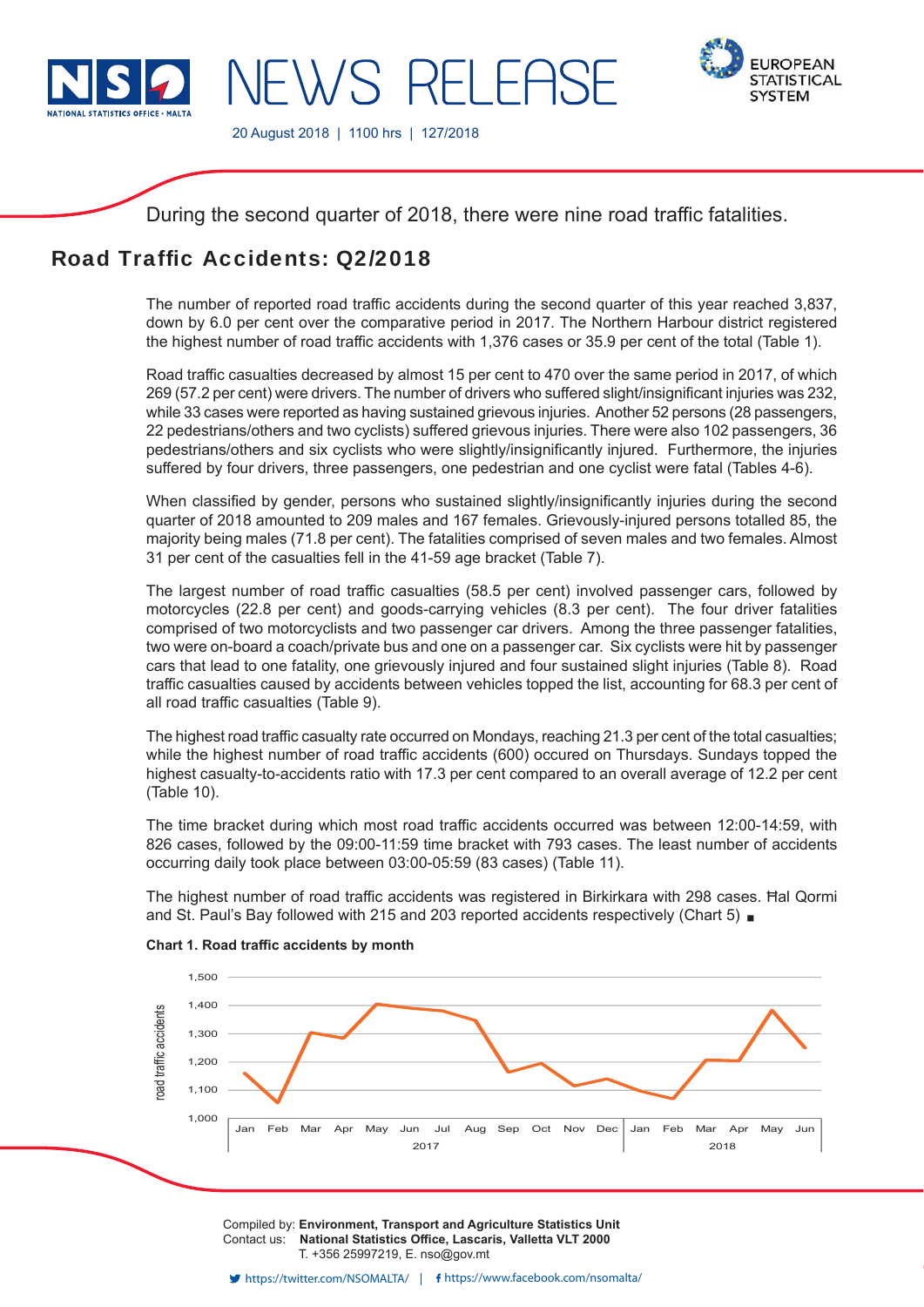| Table 1. Total road traffic accidents |  |
|---------------------------------------|--|
|---------------------------------------|--|

|                        |       | January-June | April-June |       |        |                      |  |  |
|------------------------|-------|--------------|------------|-------|--------|----------------------|--|--|
| <b>Region/District</b> | 2017  | 2018         | 2017       | 2018  | Change | Percentage<br>change |  |  |
| <b>MALTA</b>           | 7,599 | 7,210        | 4,080      | 3,837 | $-243$ | $-6.0$               |  |  |
| <b>Malta</b>           | 7,174 | 6,846        | 3,844      | 3,621 | $-223$ | $-5.8$               |  |  |
| Southern Harbour       | 1,499 | 1,370        | 782        | 732   | $-50$  | $-6.4$               |  |  |
| Northern Harbour       | 2,846 | 2,627        | 1,543      | 1,376 | $-167$ | $-10.8$              |  |  |
| South Eastern          | 751   | 704          | 418        | 390   | $-28$  | $-6.7$               |  |  |
| Western                | 937   | 882          | 479        | 449   | $-30$  | $-6.3$               |  |  |
| <b>Northern</b>        | 1,141 | 1,263        | 622        | 674   | 52     | 8.4                  |  |  |
| <b>Gozo and Comino</b> | 425   | 364          | 236        | 216   | $-20$  | $-8.5$               |  |  |

### **Table 2. Minor road traffic accidents**

|                        |       | January-June |       | April-June |        |                      |  |  |  |
|------------------------|-------|--------------|-------|------------|--------|----------------------|--|--|--|
| <b>Region/District</b> | 2017  | 2018         | 2017  | 2018       | Change | Percentage<br>change |  |  |  |
| <b>MALTA</b>           | 6,837 | 6,555        | 3,646 | 3,481      | $-165$ | $-4.5$               |  |  |  |
| <b>Malta</b>           | 6,464 | 6,230        | 3,437 | 3,287      | $-150$ | $-4.4$               |  |  |  |
| Southern Harbour       | 1,328 | 1,216        | 682   | 651        | $-31$  | $-4.5$               |  |  |  |
| Northern Harbour       | 2,625 | 2,436        | 1,415 | 1,269      | $-146$ | $-10.3$              |  |  |  |
| South Eastern          | 659   | 623          | 358   | 351        | $-7$   | $-2.0$               |  |  |  |
| Western                | 838   | 818          | 430   | 411        | $-19$  | $-4.4$               |  |  |  |
| Northern               | 1,014 | 1,137        | 552   | 605        | 53     | 9.6                  |  |  |  |
| <b>Gozo and Comino</b> | 373   | 325          | 209   | 194        | $-15$  | $-7.2$               |  |  |  |

### Table 3. Casualties in road traffic accidents

|                        | January-June |      | April-June |      |        |                      |  |  |
|------------------------|--------------|------|------------|------|--------|----------------------|--|--|
| <b>Region/District</b> | 2017         | 2018 | 2017       | 2018 | Change | Percentage<br>change |  |  |
| <b>MALTA</b>           | 955          | 841  | 552        | 470  | $-82$  | $-14.9$              |  |  |
| <b>Malta</b>           | 892          | 791  | 522        | 445  | $-77$  | $-14.8$              |  |  |
| Southern Harbour       | 226          | 193  | 134        | 95   | $-39$  | $-29.1$              |  |  |
| Northern Harbour       | 255          | 216  | 149        | 124  | $-25$  | $-16.8$              |  |  |
| South Eastern          | 111          | 133  | 72         | 77   | 5      | 6.9                  |  |  |
| Western                | 139          | 91   | 66         | 58   | $-8$   | $-12.1$              |  |  |
| <b>Northern</b>        | 161          | 158  | 101        | 91   | $-10$  | $-9.9$               |  |  |
| Gozo and Comino        | 63           | 50   | 30         | 25   | $-5$   | $-16.7$              |  |  |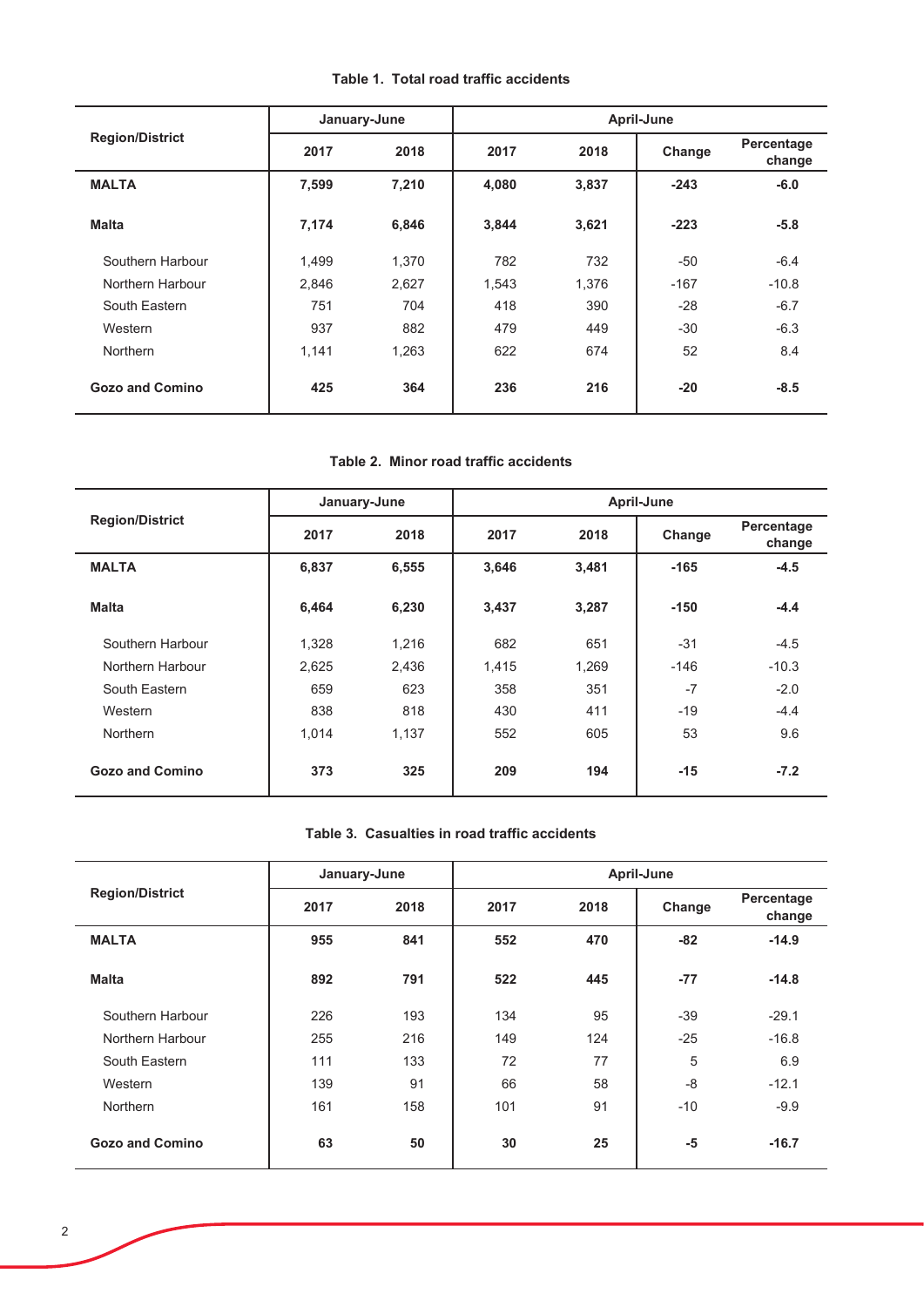| <b>Region/District</b> |       |          | 2017   |               |              |        |                 | 2018   |                          |              |
|------------------------|-------|----------|--------|---------------|--------------|--------|-----------------|--------|--------------------------|--------------|
|                        | Fatal | Grievous | Slight | Insignificant | <b>Total</b> | Fatal  | <b>Grievous</b> | Slight | Insignificant            | <b>Total</b> |
| <b>MALTA</b>           |       | 55       | 258    | 17            | 331          |        | 33              | 221    | 11                       | 269          |
| <b>Malta</b>           |       | 50       | 247    | 15            | 313          |        | 28              | 212    | 11                       | 255          |
| Southern Harbour       |       | 9        | 65     |               | 77           |        |                 | 54     |                          | 60           |
| Northern Harbour       |       | 16       | 68     | 6             | 91           | $\sim$ | 11              | 57     | 4                        | 74           |
| South Eastern          |       | 6        | 38     |               | 46           |        |                 | 28     | 3                        | 33           |
| Western                |       | 8        | 30     |               | 41           |        |                 | 29     | $\overline{\phantom{a}}$ | 33           |
| Northern               |       |          | 46     |               | 58           |        |                 | 44     | 3                        | 55           |
| <b>Gozo and Comino</b> | -     | 5.       | 11     | 2             | 18           |        | 5               |        | $\overline{\phantom{a}}$ | 14           |

Table 4. Injuries sustained by drivers in road traffic accidents by district: April-June

#### Table 5. Injuries sustained by passengers in road traffic accidents by district: April-June

| <b>Region/District</b> |                          |          | 2017   |               |       |       |          | 2018   |                          |       |
|------------------------|--------------------------|----------|--------|---------------|-------|-------|----------|--------|--------------------------|-------|
|                        | Fatal                    | Grievous | Slight | Insignificant | Total | Fatal | Grievous | Slight | Insignificant            | Total |
| <b>MALTA</b>           |                          | 14       | 116    | 14            | 145   |       | 28       | 101    |                          | 133   |
| Malta                  |                          | 14       | 113    | 14            | 142   |       | 27       | 96     |                          | 127   |
| Southern Harbour       |                          |          | 34     |               | 41    |       |          | 14     |                          | 18    |
| Northern Harbour       |                          |          | 24     |               | 31    |       |          | 17     |                          | 26    |
| South Eastern          | $\overline{\phantom{a}}$ |          | 15     |               | 18    |       |          | 31     | $\overline{\phantom{a}}$ | 40    |
| Western                |                          |          | 14     |               | 19    |       |          | 14     |                          | 18    |
| Northern               |                          |          | 26     |               | 33    |       | Ð        | 20     | -                        | 25    |
| <b>Gozo and Comino</b> |                          |          |        |               |       |       |          |        | $\overline{\phantom{0}}$ |       |

|                        |                          |          | 2017   |               |              | 2018  |          |        |               |       |
|------------------------|--------------------------|----------|--------|---------------|--------------|-------|----------|--------|---------------|-------|
| <b>Region/District</b> | Fatal                    | Grievous | Slight | Insignificant | <b>Total</b> | Fatal | Grievous | Slight | Insignificant | Total |
| <b>MALTA</b>           |                          | 25       | 46     |               | 76           |       | 24       | 39     |               | 68    |
| <b>Malta</b>           |                          | 22       | 40     |               | 67           |       | 23       | 36     |               | 63    |
| Southern Harbour       |                          | 5        | 9      |               | 16           |       | 10       |        |               | 17    |
| Northern Harbour       |                          | 12       | 14     |               | 27           |       | 6        | 15     |               | 24    |
| South Eastern          |                          | $\sim$   | 6      |               |              |       |          |        |               |       |
| Western                |                          |          |        |               |              |       |          |        |               |       |
| Northern               |                          |          | 6      |               | 10           |       |          |        |               | 11    |
| <b>Gozo and Comino</b> |                          |          | 6      |               | 9            |       |          |        | ۰             |       |
| of which cyclists      | $\overline{\phantom{a}}$ |          | 6      |               | 10           |       |          |        | ۰             |       |

Table 6. Injuries sustained by pedestrians/cyclists/others in road traffic accidents by district: April-June

Note: The category "Other" refers to horsecabs and any other road traffic unit not described above.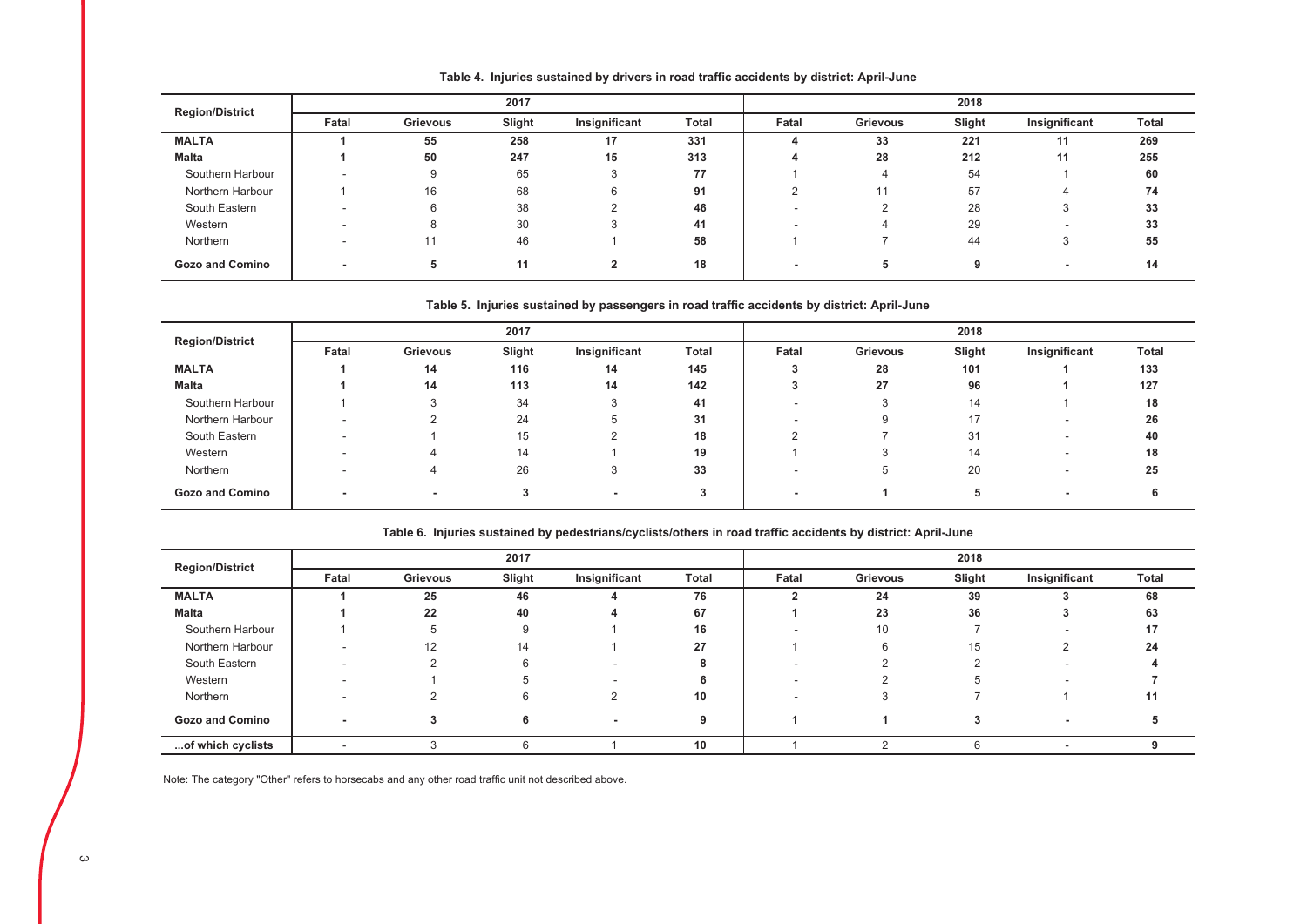|              | 2017                     |                         |                          | 2018           |                         |                |
|--------------|--------------------------|-------------------------|--------------------------|----------------|-------------------------|----------------|
| Age group    | <b>Total</b>             | Fatal                   | <b>Grievous</b>          | Slight         | Insignificant           | <b>Total</b>   |
|              |                          |                         |                          | <b>Males</b>   |                         |                |
| $0 - 10$     | 18                       | $\overline{a}$          | $\overline{4}$           | $\overline{7}$ | $\mathbf{1}$            | 12             |
| $11 - 17$    | 18                       |                         | $\,$ 5 $\,$              | $\sqrt{3}$     | ÷,                      | $\bf8$         |
| 18-25        | 58                       | 1                       | $\overline{7}$           | 27             | 3                       | 38             |
| 26-40        | 96                       | $\overline{2}$          | 16                       | 61             | $\mathbf{1}$            | 80             |
| 41-59        | 67                       | $\overline{2}$          | 21                       | 68             | 1                       | 92             |
| 60-65        | 16                       | 1                       | $\mathbf{1}$             | 10             | $\overline{2}$          | 14             |
| $66+$        | 32                       | 1                       | $\overline{7}$           | 14             | $\mathbf{1}$            | 23             |
| unknown      | $\overline{4}$           |                         | $\overline{a}$           | 10             | ÷,                      | $10$           |
| Total        | 309                      | $\overline{7}$          | 61                       | 200            | 9                       | 277            |
|              |                          |                         |                          | <b>Females</b> |                         |                |
| $0 - 10$     | 19                       | $\overline{a}$          | $\overline{a}$           | $\overline{7}$ | $\blacksquare$          | $\overline{7}$ |
| $11 - 17$    | 21                       |                         | $\overline{a}$           | $\overline{7}$ |                         | $\overline{7}$ |
| 18-25        | 43                       |                         | $\overline{2}$           | 30             | $\mathbf{1}$            | 33             |
| 26-40        | 55                       | $\mathbf{1}$            | 3                        | 45             | 3                       | 52             |
| 41-59        | 61                       |                         | 12                       | 40             | $\mathbf{1}$            | 53             |
| 60-65        | 16                       |                         | 3                        | $\overline{7}$ |                         | 10             |
| $66+$        | 28                       | 1                       | $\overline{4}$           | 13             | $\mathbf{1}$            | 19             |
| unknown      | $\overline{\phantom{a}}$ |                         | $\overline{\phantom{a}}$ | 12             | ٠                       | 12             |
| <b>Total</b> | 243                      | $\overline{\mathbf{2}}$ | 24                       | 161            | 6                       | 193            |
|              |                          |                         |                          | <b>Total</b>   |                         |                |
| $0 - 10$     | 37                       | $\blacksquare$          | 4                        | 14             | $\mathbf{1}$            | 19             |
| $11 - 17$    | 39                       | ٠                       | 5                        | 10             |                         | 15             |
| $18 - 25$    | 101                      | 1                       | 9                        | 57             | 4                       | 71             |
| 26-40        | 151                      | 3                       | 19                       | 106            | 4                       | 132            |
| 41-59        | 128                      | $\overline{\mathbf{2}}$ | 33                       | 108            | $\overline{\mathbf{2}}$ | 145            |
| 60-65        | 32                       | 1                       | 4                        | 17             | $\overline{\mathbf{2}}$ | 24             |
| 66+          | 60                       | $\overline{\mathbf{2}}$ | 11                       | 27             | $\overline{\mathbf{2}}$ | 42             |
| unknown      | 4                        | Ĭ.                      |                          | 22             | Ĭ.                      | 22             |
| <b>Total</b> | 552                      | 9                       | 85                       | 361            | 15                      | 470            |

Table 7. Road traffic casualties by type of injury, age group and sex: April-June

Chart 2. Road traffic casualties by gender and age group: April-June 2018

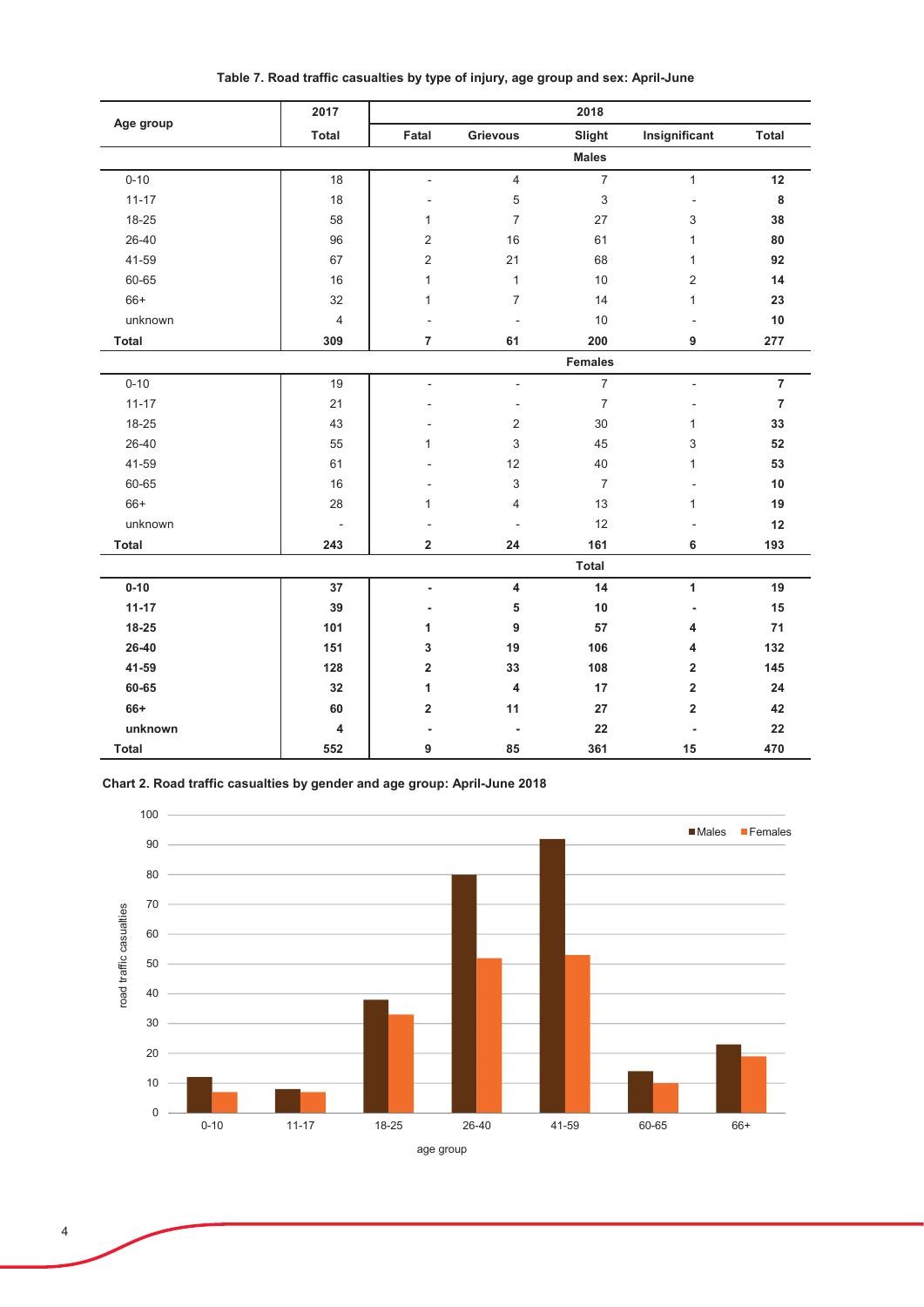| Road traffic unit |                         |                |                 | 2018           |               |                |
|-------------------|-------------------------|----------------|-----------------|----------------|---------------|----------------|
|                   | Vehicle type            | Fatal          | <b>Grievous</b> | Slight         | Insignificant | <b>Total</b>   |
|                   | Route bus               |                |                 | 1              |               | 1              |
|                   | Motorcycle              | 2              | 22              | 74             | 1             | 99             |
| <b>Driver</b>     | Quad & ATV              |                | 1               | 1              |               | $\overline{2}$ |
|                   | Passenger car           | 2              | 9               | 123            | 9             | 143            |
|                   | Goods-carrying vehicle  |                |                 | 21             |               | 23             |
|                   | Special purpose vehicle |                |                 | 1              |               | 1              |
|                   | Coach and private bus   | $\overline{2}$ | $\overline{7}$  | 21             |               | 30             |
|                   | <b>Minibus</b>          |                |                 | 1              |               |                |
|                   | Route bus               |                | 2               |                |               | 2              |
|                   | Motorcycle              |                |                 | 6              |               | 7              |
| Passenger         | Quad & ATV              |                |                 | 2              |               | 3              |
|                   | Passenger car           |                | 14              | 64             |               | 80             |
|                   | Goods-carrying vehicle  |                | 3               | 6              |               | 9              |
|                   | Special purpose vehicle |                |                 | 1              |               | 1              |
|                   | Route bus               |                | 1               |                |               | 1              |
|                   | Motorcycle              |                |                 |                |               |                |
|                   | Quad & ATV              |                |                 |                |               |                |
| Pedestrian        | Passenger car           |                | 17              | 23             | 3             | 44             |
|                   | Goods-carrying vehicle  |                | 2               | 3              |               | 5              |
|                   | Unknown vehicle         |                | 1               | 4              |               | 5              |
|                   | Passenger car           | 1              | 1               | 4              |               | 6              |
| Cyclist           | Goods-carrying vehicle  |                |                 | 1              |               | 2              |
|                   | Unknown vehicle         |                |                 | 1              |               | 1              |
| Other             | Passenger car           | ä,             |                 | $\overline{2}$ |               | $\overline{2}$ |
|                   | <b>Total</b>            | 9              | 85              | 361            | 15            | 470            |

### Table 8. Road traffic casualties by road traffic unit, vehicle type and injury: April-June

Note: The category "Other" refers to horsecabs and any other road traffic unit not described above.

## Table 9. Road traffic casualties by road traffic unit, type of accident and injury: April-June

| <b>Road traffic unit</b> | <b>Accident type</b>    |       |                 | 2018   |               |                |
|--------------------------|-------------------------|-------|-----------------|--------|---------------|----------------|
|                          |                         | Fatal | <b>Grievous</b> | Slight | Insignificant | <b>Total</b>   |
|                          | Vehicle with vehicle    | 1     | 26              | 198    | 10            | 235            |
|                          | Vehicle with pedestrian |       |                 | 3      | ٠             | 3              |
| <b>Driver</b>            | Vehicle with bicycle    |       |                 |        |               |                |
|                          | Vehicle with property   | 3     | 5               | 19     |               | 28             |
|                          | Vehicle hit and run     |       | 2               | ٠      |               | 2              |
|                          | Vehicle with vehicle    |       | 15              | 68     | 1             | 84             |
| Passenger                | Vehicle with property   | 3     | 13              | 33     |               | 49             |
|                          | Vehicle with vehicle    |       |                 | 2      |               | $\overline{2}$ |
| Pedestrian               | Vehicle with pedestrian |       | 20              | 26     | 3             | 50             |
|                          | Vehicle hit and run     |       | 2               | 3      |               | 5              |
|                          | Vehicle with bicycle    |       | $\overline{2}$  | 5      |               | 8              |
| Cyclist                  | Vehicle hit and run     |       |                 |        |               |                |
| Other                    | Vehicle with pedestrian |       |                 | 1      | ۰             |                |
|                          | Vehicle with animal     |       |                 |        |               |                |
|                          | Total                   | 9     | 85              | 361    | 15            | 470            |

Note: The category "Other" refers to horsecabs and any other road traffic unit not described above.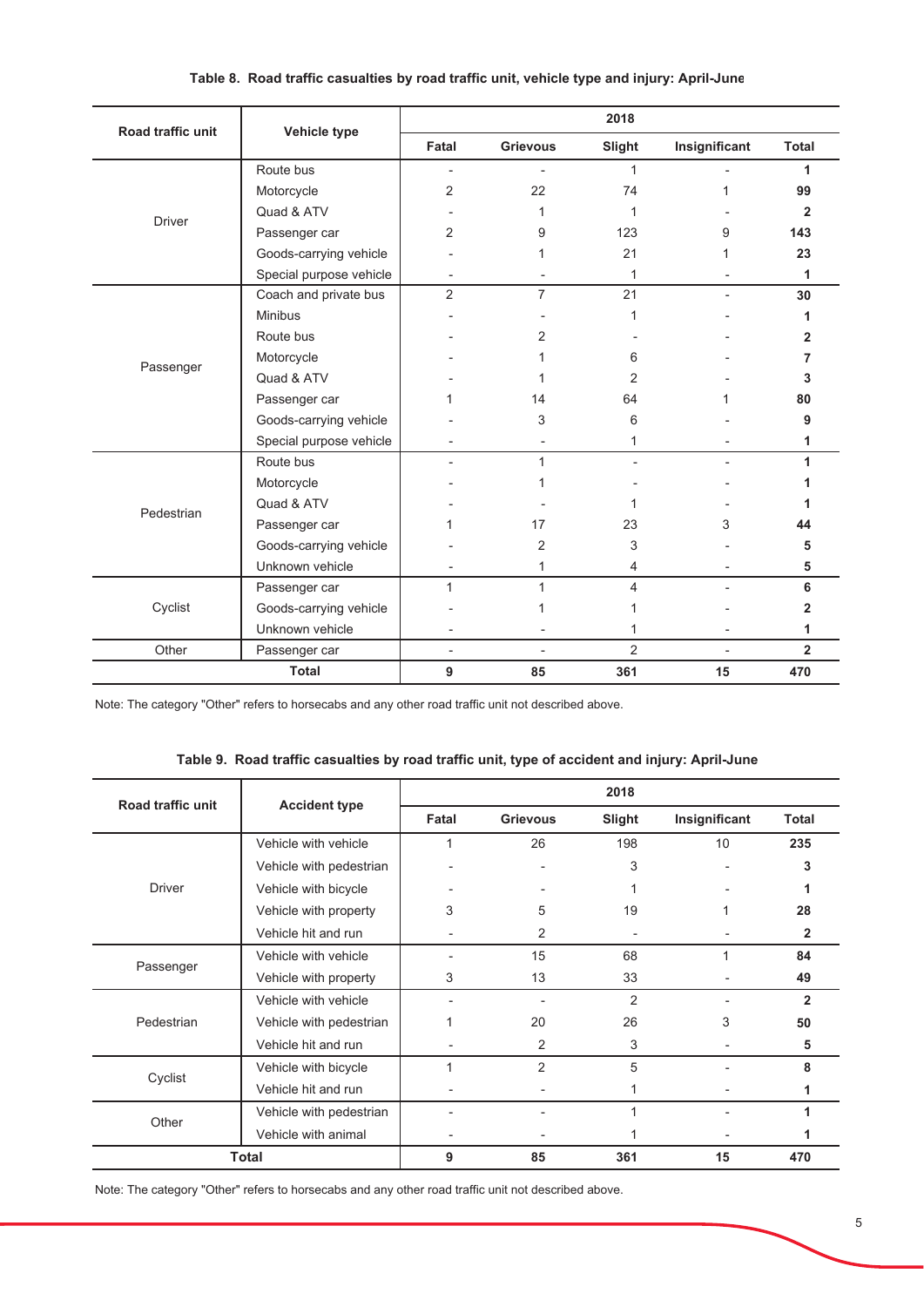| Table 10.  Road traffic casualties and accidents by day of the week: April-June 2018 |  |  |  |  |  |
|--------------------------------------------------------------------------------------|--|--|--|--|--|
|--------------------------------------------------------------------------------------|--|--|--|--|--|

|                                    | <b>Monday</b> | Tuesdav | Wednesdav | <b>Thursdav</b> | Fridav | Saturdav | Sundav | Total |
|------------------------------------|---------------|---------|-----------|-----------------|--------|----------|--------|-------|
| <b>Traffic casualties</b>          | 100           | 64      | 65        | 65              | 47     | 60       | 69     | 470   |
| <b>Traffic accidents</b>           | 593           | 585     | 575       | 600             | 552    | 533      | 399    | 3,837 |
| Casualities-to-accidents ratio (%) | 16.9          | 10.9    | 11.3      | 10.8            | 8.5    | 11.3     | 17.3   | 12.2  |

Chart 3. Road traffic casualties by day of the week: April-June 2018



Table 11. Road traffic accidents by day of the week and time bracket: April-June 2018

| Time bracket    | Monday | Tuesday | Wednesday | Thursday | Friday | Saturday | Sunday | <b>Total</b> |
|-----------------|--------|---------|-----------|----------|--------|----------|--------|--------------|
| $00:00 - 02:59$ | 8      | 9       | 9         | 13       | 9      | 19       | 29     | 96           |
| $03:00 - 05:59$ | 8      | 10      | 3         | 5        | 8      | 20       | 29     | 83           |
| $06:00 - 08:59$ | 80     | 117     | 104       | 81       | 92     | 52       | 20     | 546          |
| $09:00 - 11:59$ | 141    | 115     | 110       | 110      | 93     | 137      | 87     | 793          |
| 12:00 - 14:59   | 131    | 134     | 121       | 150      | 107    | 121      | 62     | 826          |
| 15:00 - 17:59   | 125    | 113     | 120       | 132      | 131    | 86       | 73     | 780          |
| 18:00 - 20:59   | 83     | 70      | 87        | 89       | 84     | 64       | 63     | 540          |
| 21:00 - 23:59   | 17     | 17      | 21        | 20       | 28     | 34       | 36     | 173          |
| Total           | 593    | 585     | 575       | 600      | 552    | 533      | 399    | 3,837        |

Chart 4. Road traffic accidents by day of the week and time bracket: April-June 2018

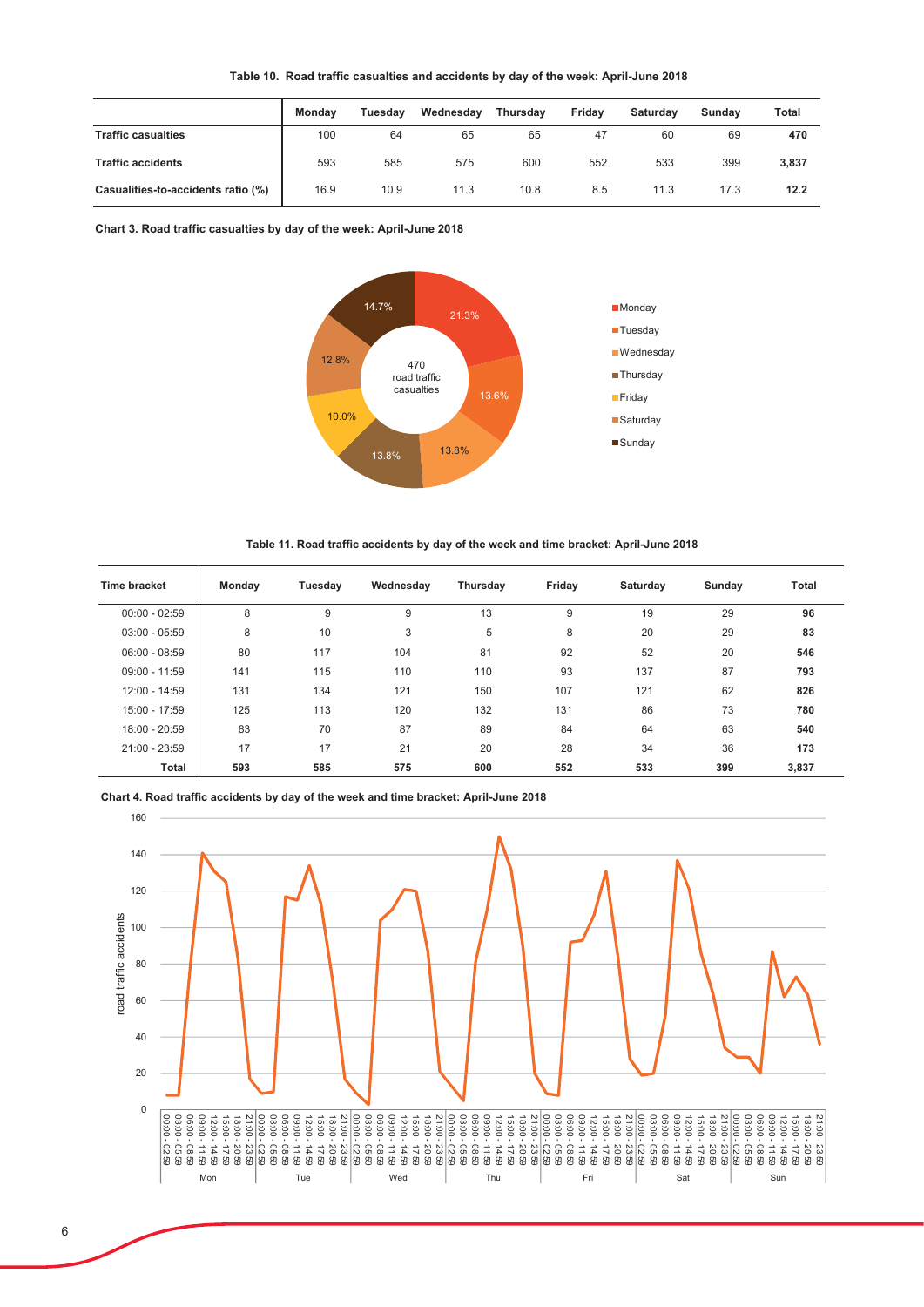| Table 12. Road traffic accidents by locality |  |
|----------------------------------------------|--|
|----------------------------------------------|--|

|                         |           | January-June | April-June |          |                           |  |
|-------------------------|-----------|--------------|------------|----------|---------------------------|--|
| Locality                | 2017      | 2018         | 2017       | 2018     | Change                    |  |
| <b>Southern Harbour</b> | 1,499     | 1,370        | 782        | 732      | $-50$                     |  |
| Cospicua                | 56        | 47           | 24         | 26       | $\overline{2}$            |  |
| Fgura                   | 123       | 111          | 62         | 54       | $-8$                      |  |
| Floriana                | 97        | 116          | 46         | 52       | 6                         |  |
| <b>Hal Luqa</b>         | 169       | 197          | 94         | 97       | $\ensuremath{\mathsf{3}}$ |  |
| <b>Hal Tarxien</b>      | 128       | 133          | 75         | 83       | 8                         |  |
| Haż-Żabbar              | 177       | 114          | 92         | 68       | $-24$                     |  |
| Kalkara                 | 23        | 18           | 11         | 15       | 4                         |  |
| Marsa                   | 293       | 296          | 148        | 149      | $\mathbf{1}$              |  |
| Paola                   | 251       | 182          | 130        | 98       | $-32$                     |  |
| Santa Lucija            | 12        | 18           | 5          | 8        | 3                         |  |
| Senglea                 | 10        | 14           | 5          | 8        | $\ensuremath{\mathsf{3}}$ |  |
| Valletta                | 115       | 79           | 69         | 46       | $-23$                     |  |
| Vittoriosa              | 35        | 32           | 15         | 19       | $\overline{4}$            |  |
| Xgħajra                 | 10        | 13           | 6          | 9        | 3                         |  |
| <b>Northern Harbour</b> | 2,846     | 2,627        | 1,543      | 1,376    | $-167$                    |  |
| <b>Birkirkara</b>       | 600       | 579          | 306        | 298      | $-8$                      |  |
| Gżira                   | 210       | 164          | 111        | 84       | $-27$                     |  |
| <b>Hal Qormi</b>        | 367       | 409          | 222        | 215      | $-7$                      |  |
| Hamrun                  | 170       | 161          | 94         | 93       | $-1$                      |  |
| Msida                   | 293       | 224          | 150        | 105      | $-45$                     |  |
| Pembroke                | 50        | 55           | 31         | 29       | $-2$                      |  |
| San Gwann               | 257       | 232          | 141        | 109      | $-32$                     |  |
| Santa Venera            | 143       | 129          | 77         | 67       | $-10$                     |  |
| St Julian's             | 223       | 197          | 128        | 108      | $-20$                     |  |
| Swiegi                  | 116       | 127          | 60         | 78       | 18                        |  |
| Ta' Xbiex               | 63        | 45           | 30         | 23       | $-7$                      |  |
| Tal-Pietà               | 81        | 86           | 40         | 42       | $\overline{2}$            |  |
| Tas-Sliema              | 273       | 219          | 153        | 125      | $-28$                     |  |
| <b>South Eastern</b>    | 751       | 704          | 418        | 390      | $-28$                     |  |
| Birżebbuġa              | 108       | 117          | 55         | 65       | 10                        |  |
| Gudja                   | 98        | 99           | 56         | 48       | $-8$                      |  |
| <b>Hal Ghaxaq</b>       | 39        | 40           | 21         | 21       | $\mathbf 0$               |  |
| <b>Hal Kirkop</b>       | 38        | 27           | 24         | 12       | $-12$                     |  |
| <b>Hal Safi</b>         | 25        | 18           | 11         | 13       | 2                         |  |
| Marsaskala              | 111       | 78           | 65         | 44       | $-21$                     |  |
| Marsaxlokk              | 35        | 31           | 18         | 16       | $-2$                      |  |
| Mqabba                  | 32        | 22           | 21         | 9        | $-12$                     |  |
| Qrendi                  | 30        | 21           | 15         | 14       | $-1$                      |  |
| Żejtun                  | 164       | 175          | 90         | 103      | 13                        |  |
| Żurrieg                 | 71        | 76           | 42         | 45       | $\ensuremath{\mathsf{3}}$ |  |
| Western                 | 937       | 882          | 479        | 449      | $-30$                     |  |
| Had-Dingli              | 25        | 27           | 10         | 14       | $\overline{4}$            |  |
| <b>Hal Balzan</b>       | 79        | 90           | 40         | 40       |                           |  |
| Hal Lija                | 111       | 84           | 63         | 36       | $-27$                     |  |
| <b>H'Attard</b>         | 238       | 234          | 112        | 109      | $-3$                      |  |
| Haż-Żebbuġ              | 174       | 152          | 100        | 81       | $-19$                     |  |
| Iklin<br>Mdina          | 44        | 39           | 25         | 25       | 0                         |  |
| Mtarfa                  | 18        | 19           | 9          | 12       | $\ensuremath{\mathsf{3}}$ |  |
| Rabat                   | 10<br>160 | 73<br>118    | 5<br>69    | 64<br>54 | 59<br>$-15$               |  |
| Siģģiewi                | 78        | 46           | 46         | 14       | $-32$                     |  |
| <b>Northern</b>         | 1,141     | 1,263        | 622        | 674      | 52                        |  |
| <b>Hal Gharghur</b>     | 44        | 55           | 21         | 22       | $\mathbf{1}$              |  |
| Mellieħa                | 174       | 194          | 98         | 119      | 21                        |  |
| Mġarr                   | 47        | 61           | 27         | 31       | $\overline{4}$            |  |
| Mosta                   | 316       | 308          | 157        | 145      | $-12$                     |  |
| Naxxar                  | 257       | 286          | 156        | 154      | $-2$                      |  |
| St Paul's Bay           | 303       | 359          | 163        | 203      | 40                        |  |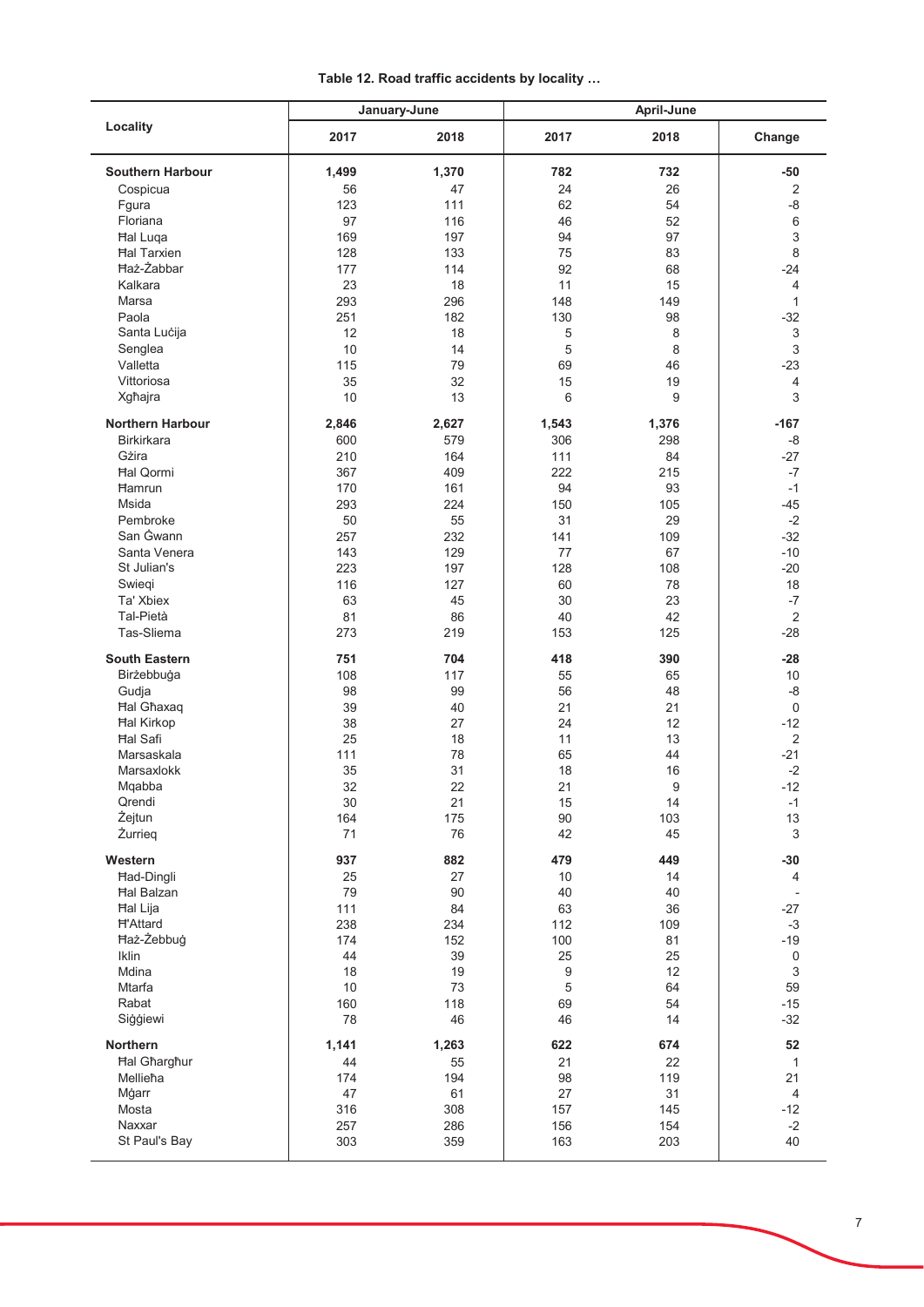|  |  |  |  |  | Table 12. Road traffic accidents by locality |  |  |
|--|--|--|--|--|----------------------------------------------|--|--|
|--|--|--|--|--|----------------------------------------------|--|--|

|                        |      | January-June | April-June |      |                |  |
|------------------------|------|--------------|------------|------|----------------|--|
| Locality               | 2017 | 2018         | 2017       | 2018 | Change         |  |
| <b>Gozo and Comino</b> | 425  | 364          | 236        | 216  | $-20$          |  |
| Fontana                | 7    | 9            | 5          | 6    |                |  |
| Għajnsielem            | 56   | 37           | 36         | 21   | $-15$          |  |
| Gharb                  | 26   | 15           | 13         | 11   | $-2$           |  |
| Għasri                 | 4    | 5            |            | 3    | 3              |  |
| Munxar                 | 11   | 10           | 5          | 4    | -1             |  |
| Nadur                  | 17   | 21           | 9          | 13   | 4              |  |
| Qala                   | 8    | 10           | 4          | 6    | 2              |  |
| San Lawrenz            | 4    | 2            | 3          | 2    | $-1$           |  |
| Ta' Kerċem             |      | 4            |            |      |                |  |
| Ta' Sannat             | 18   | 6            | 14         | 5    | -9             |  |
| Victoria               | 130  | 122          | 72         | 78   | 6              |  |
| Xagħra                 | 38   | 33           | 22         | 19   | $-3$           |  |
| Xewkija                | 78   | 64           | 40         | 33   | $-7$           |  |
| Żebbuġ                 | 27   | 26           | 13         | 15   | $\overline{2}$ |  |

### Chart 5. Top ten localities in which most road traffic accidents occurred: April-June 2018